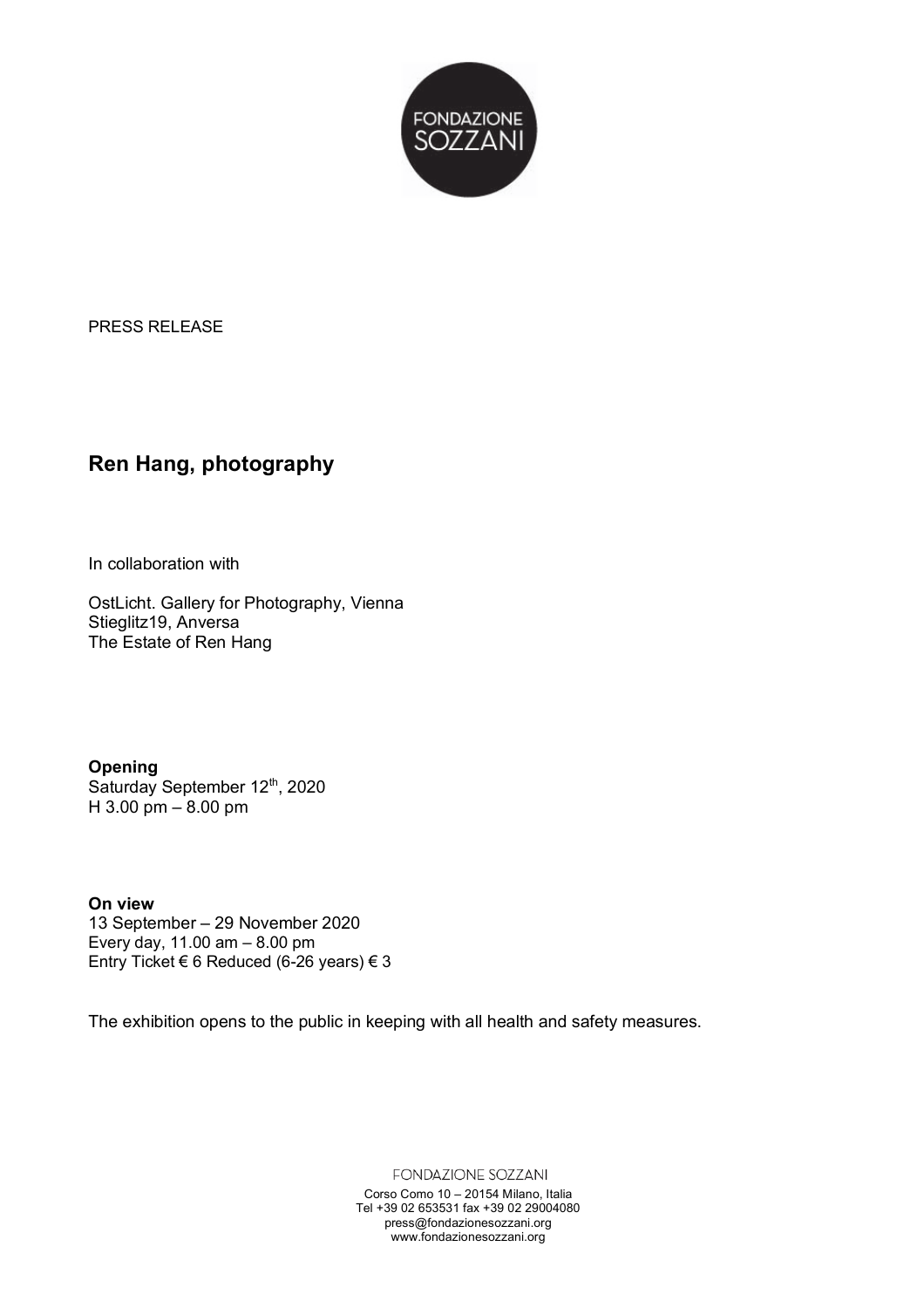

The Fondazioni Sozzani presents "Ren Hang, photography" for the first time in Milan. With over eighty photographs, videos, books and magazines, the retrospective is dedicated to one of the most important photographers of contemporary China, who tragically passed away in 2017 at just twentynine years old.

Ren Hang's photography is a hymn to mankind's body, sexuality, beauty, and vulnerability. His images connect the feelings, desires, fears and loneliness of younger generations now in China in an almost ironic way - through their corporeality.

The nude is at the center of his work. As Ren observed: "people come to this world naked; so the naked body represents people's original version. By shooting nudes, you can feel the person's real and authentic existence through their naked bodies".

He was born in 1987 in Changchun, in the province of Jilin, in Manchuria, and began to photograph as a self-taught since his early years of high school. At seventeen he moved to Beijing where he studied advertising, but leaving university early to devote himself to photography. He shot with small 35mm point-and-shoot cameras, handy and inexpensive, that he confessed he broke regularly. He was almost obsessive using it, shooting incessantly. His roommate and friends were his first subjects, but soon he received more and more requests from peers and fans who wished to model.

Ren depicts the human body as an abstract form, often in unexpected compositions and perspectives, overlapping well-known motifs and traditions of Western art. His photographs can be painfully provocative, or sometimes dreamy and surreal, all reflect strong graphic shapes. Recalling iconic images such as Ophelia in the river surrounded by water lilies or Leda and the swan, Ren's is a visual vocabulary that spontaneously draws on abstraction, surrealism, dada and historical photography.

His works have also been considered a form of rebellion against the conventions of China's restrictive regime, where nudes and independent publishing, and self-publishing, aren't allowed. Ren says: "I don't consider my work as a taboo, because I don't think so much about the cultural or political context ...It is not my intention to challenge the limits, I simply do what comes naturally to me".

Ren published nearly twenty self-produced books, which have now become collector items, including "Ren Hang 2009-2011" (2011) and "Son of a Bitch" (2013). In 2016 he decided to publish 12 books, one for each month, dedicated, as he explained on Instagram, to "survival and love". The first international publishing house to take an interest in his work was Edition du Lic in Oslo which published in 2013 the monograph "Republic", considered by the photographer himself to be his best book

He used to have a blog, "My depression", which he updated almost daily from 2007 to 2016 with a diary of Mandarin poems. These were published for the first time in English by the Hong Kong publisher BHKM with the title "word or two" in 2017. Ren's depression, that he called "My dog", would lead him to suicide in 2017.

Ren Hang has collaborated on fashion campaigns with some well-known contemporary brands, always maintaining his personal gaze. His work has been published by the international fashion magazines!*Antidote,)Beauty)Papers,)Numéro China,)Purple Fashion*, *Tank,)*and collected!by!the! Fondazione Sozzani in a specific focus of the photographer's work.

> **FONDAZIONE SOZZANI** Corso Como 10 – 20154 Milano, Italia Tel +39 02 653531 fax +39 02 29004080 press@fondazionesozzani.org www.fondazionesozzani.org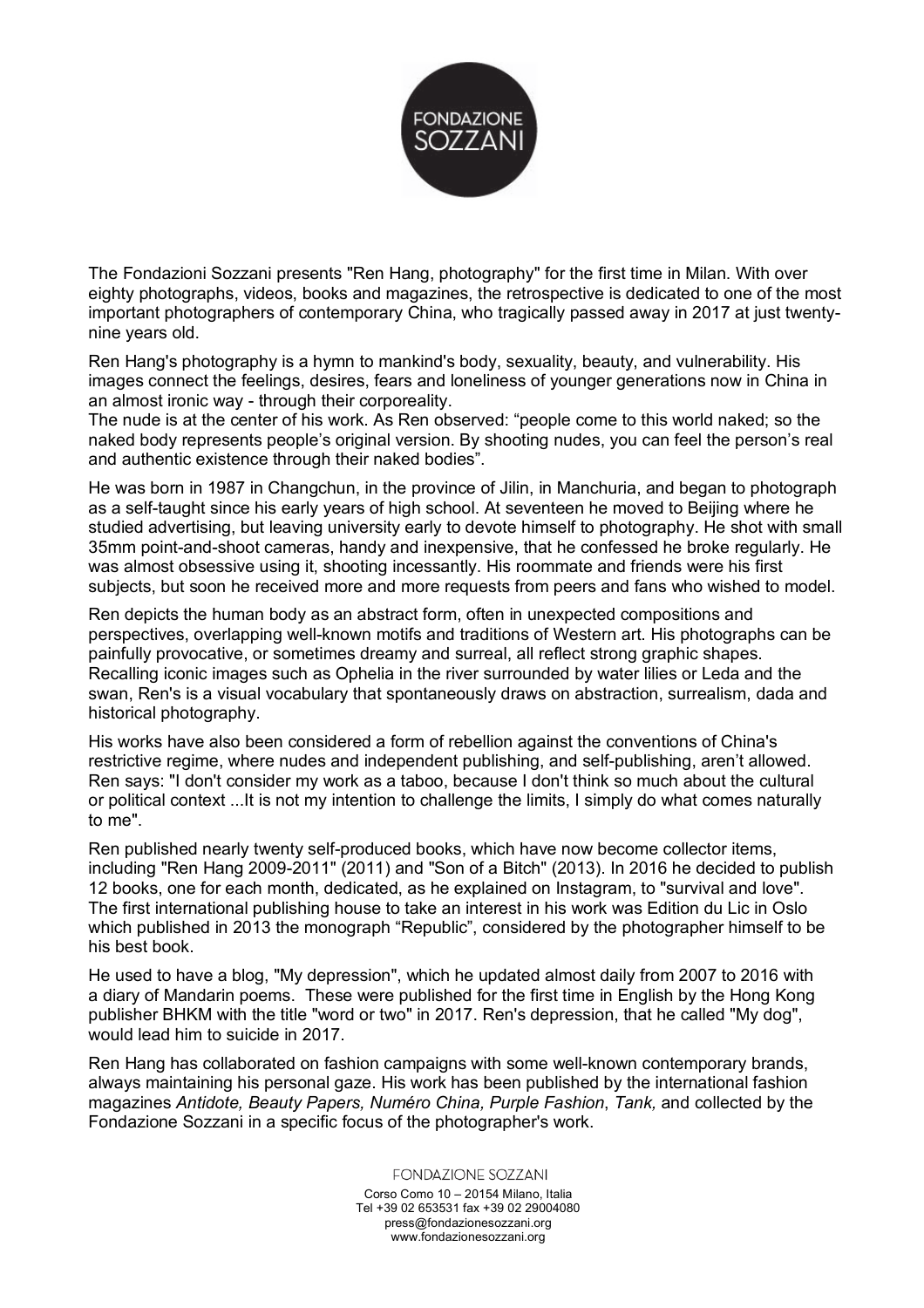

**Ren Hang** (Chang Chun, 1987- Beijing, 2017) was a photographer and a poet. He studied advertising at the Beijing University and produced numerous photo books at a very young age, working for international fashion magazines, and publishing on his website, Facebook, Instagram Weibo and Flickr.

His work has gained growing posthumous favour and popularity worldwide. From a very young age Hang collaborated with dozens of western galleries and institutions. In 2010 he received the Terna Third Annual Prize in contemporary art for the theme "Connectivity", exhibited at the Multimedia Art Museum (Moscow) two years later. In 2012 he exhibited at the Oriental Museum (Stockholm), the CAFA Art Museum (Beijing), the Iberia Center for Contemporary Art (Beijing). In 2013 he participated in the group exhibition curated by Ai Wei Wei. Fuck Off 2 at the Groninger Museum in the Netherlands and at the Ostlicht, Gallery for Photography in Vienna (2015). In 2017, a few months before his death, the Foam, Fotografiemuseum Amsterdam hosted a major solo exhibition in Europe.

Relevant retrospectives were at MdbK, Museum der Bildende Künste in Leipzig (2017), at the Maison Européenne de la Photographie in Paris (2019), at the C/O Gallery in Berlin (2019), and this year in Italy at the Centro per l'Arte Contemporanea Luigi Pecci in Prato (2020).

Among the main publications, "Republic", Edition du Lic (Oslo, 2013); "Wild", dienacht Publishing (Leipzig 2015), "Food Issue", Same Paper (Shanghai, 2015); "Athens Love", Session Press (New York, 2016), "Ren Hang", Taschen (New York, 2019); "Ren Hang: for my mother", Hopper & Fuchs; and Stieglitz19 (Antwerp, 2019).

### **Fondazione!Sozzani**

The Fondazione Sozzani was established in 2016 by Carla Sozzani in Milan and is dedicated to the promotion of culture through photography, fashion, the fine arts, and applied arts. The Foundation has assumed the patronage of Galleria Carla Sozzani and continues all relevant public functions that the Galleria has supported for the past 30 years. www.fondazionesozzani.org

**FONDAZIONE SOZZANI** 

Corso Como 10 – 20154 Milano, Italia Tel +39 02 653531 fax +39 02 29004080 press@fondazionesozzani.org www.fondazionesozzani.org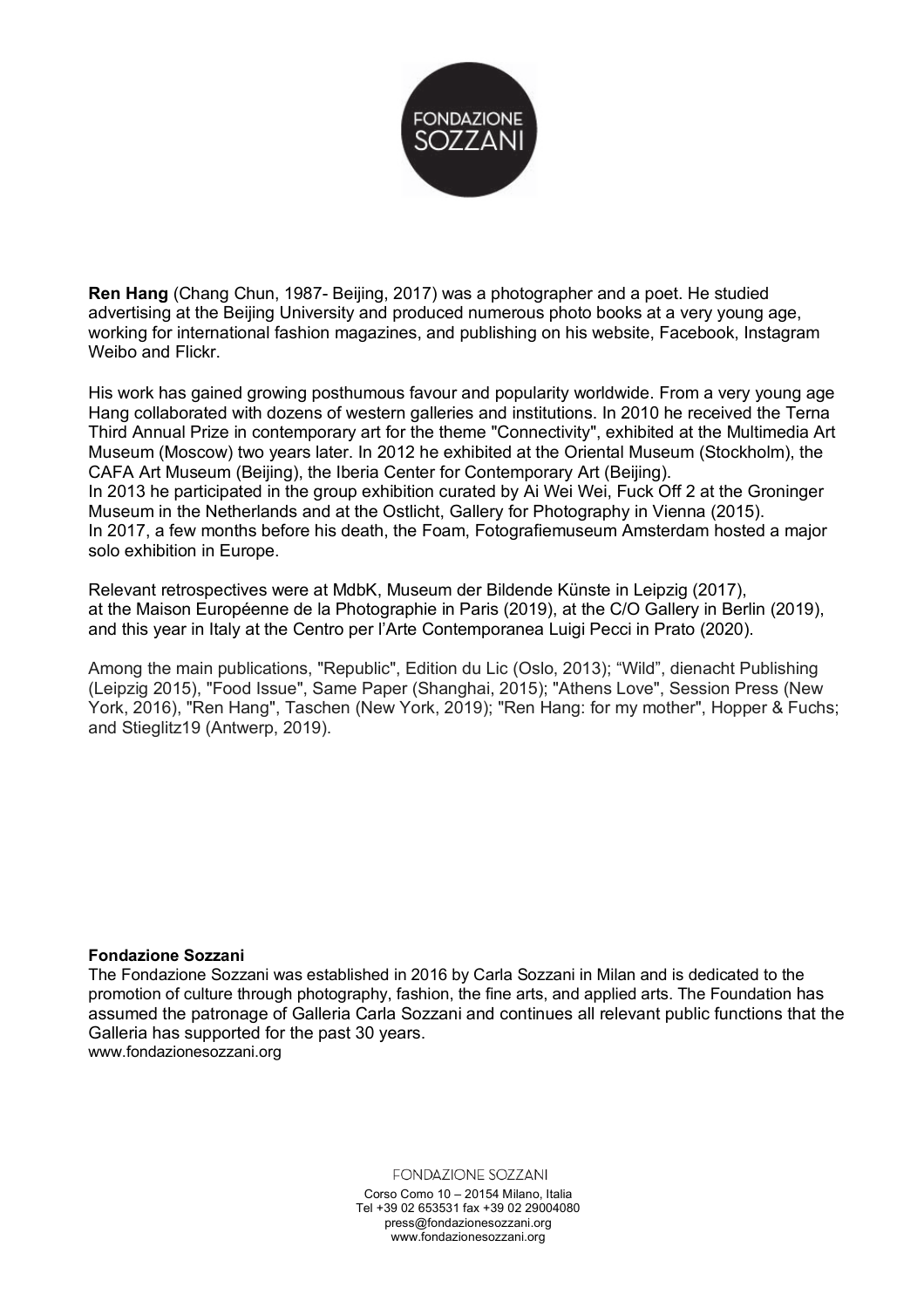

PRESS RELEASE

# **Ren Hang, photography and fashion**

In collaboration with

Antidote Magazine Beauty Papers **Elsewhere** FFF Zine Modern Weekly Numéro China Purple Fashion Tank

Ren Hang's exhibition is accompanied in the small gallery by a selection of eighty layouts commissioned by several well recognized international fashion magazines between 2014 and 2017, together with rare paper copies and contact sheets. It is clear how even as a new, young photographer, he always kept his own unmistakable vision, leading fashion photography in new and unexplored directions.

"And since one of the pillars of freedom is the right to choose, I started by selecting Ren Hang. For me, this Chinese photographer, who is based in Beijing, embodies this notion of freedom, freedom of the body, freedom of expression but also the freedom to work itself." Thus wrote Yan Weber in 2016. Founder and creative director of the French magazine *Antidote* which dedicates each issue to a theme interpreted by a single photographer, Weber gave the twelfth issue "Freedom" to Ren Hang to investigate the concept of freedom in all its forms.

"His nudes often explore the essence of human nature rather than sexuality" wrote *Beauty Papers*, the English semi-annual that specializes in beauty, when it introduced the Ren Hang feature in 2016 where the saturated colors of the make-up accompanied the sinuous compositions of the bodies.

In 2014, *Elsewhere***,** an independent voice of Chinese fashion, commissioned Ren Hang for the cover story of the issue dedicated to the nude, "Naked". "In this era that we live in, being censored by the Chinese government has almost become a stamp of approval for contemporary artists. Ren Hang, a young man with a mature look and tanned skin, hair as short as a Chinese soldier, always carrying an irresistibly cute and innocent smile on his face is, perhaps, the sole artist and photographer with the most edgy outlook towards the naked human body."

*FFF Zine*, an independent magazine based in Sydney, invites photographers, artists and stylists to explore the irreverence of the fashion – food combination. In 2016, for the issue "Gorge!" Ren Hang dedicated his spread entirely to fruit, "Fruits", was shot in a decadent restaurant in Beijing.

> **FONDAZIONE SOZZANI** Corso Como 10 – 20154 Milano, Italia Tel +39 02 653531 fax +39 02 29004080 press@fondazionesozzani.org www.fondazionesozzani.org